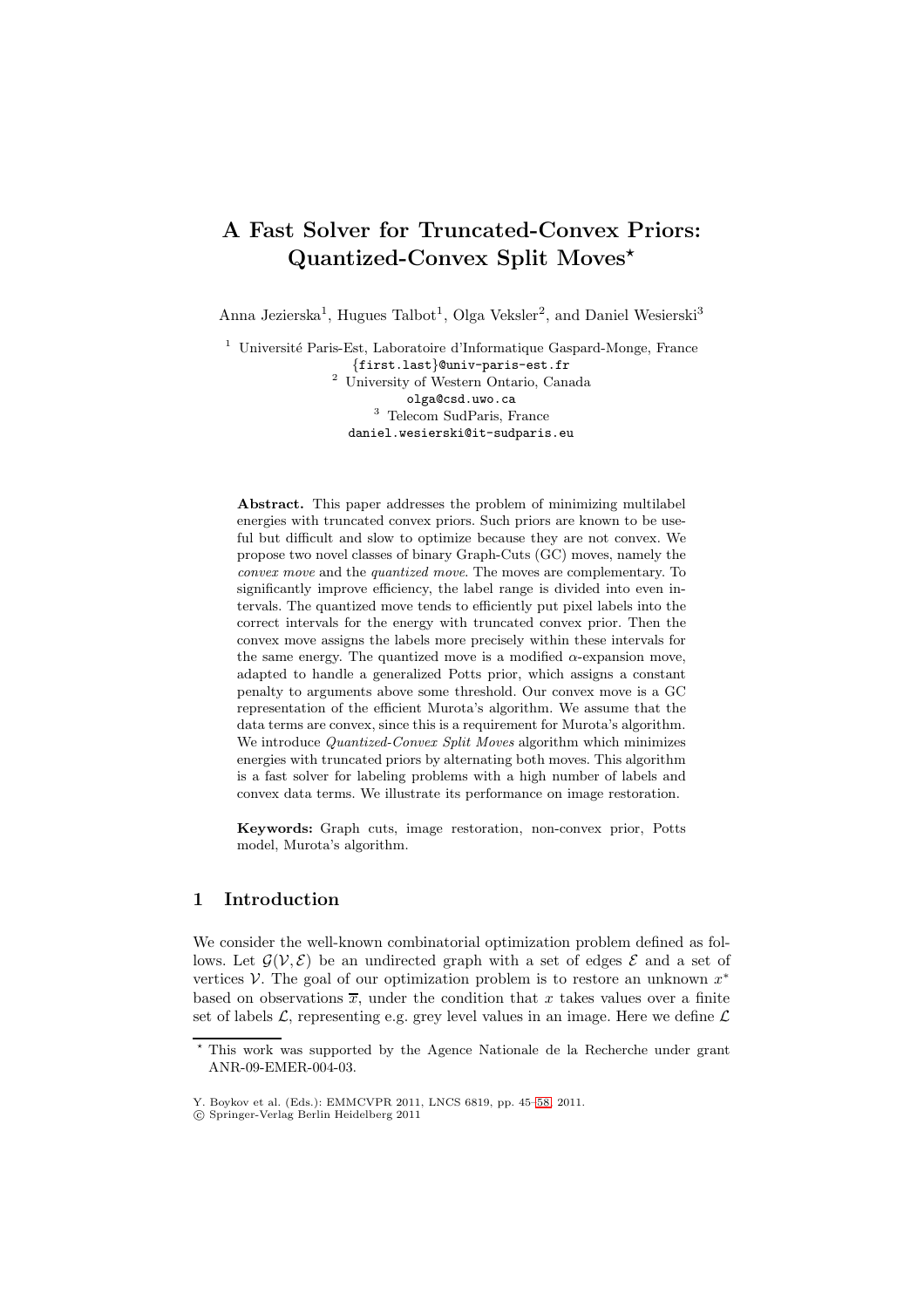as an ordered discrete set of labels  $\{0, 1, \ldots, L\}$  and  $x_u$  as the label assigned to node  $u \in V$ . The unknown  $x^*$  is a minimum argument of the energy function:

<span id="page-1-0"></span>
$$
E(x) = \sum_{u \in \mathcal{V}} \mathcal{D}(x_u) + \lambda \sum_{(u,v) \in \mathcal{E}} \mathcal{R}(x_u, x_v), \tag{1}
$$

where  $\lambda$  is a positive real value.  $D(x_u)$  is often called the data fidelity term and  $\mathcal{R}(x_u, x_v)$  the regularization or smoothness term. A common choice of data term  $\mathcal{D}$  is a pixelwise distance  $\mathcal{D} = |x_u - \overline{x}_u|^p$  between the desired labeling x and a reference  $\overline{x}$ , representing noisy acquired data, where p is a small positive integer, e.g. 1 or 2.

Many choices of  $R$  lead to useful algorithms and results. A common model is the so-called Potts model, where  $\mathcal{R}(x_u, x_v) = w_{uv} \min(1, |x_u - x_v|)$ , and  $w_{uv}$  are spatially variant positive pairwise weights. This model corresponds to a piecewise constant prior. Other choices for  $\mathcal{R}$  include  $\mathcal{R} = w_{uv}|x_u - x_v|^q$ , where q is typically 1 or 2 for linear and quadratic priors respectively. The latter represents an "everywhere smooth" prior with good denoising properties and lack of staircase effect in the result, but with blurred boundaries. Better preservation of boundaries can be achieved with regularization term  $\mathcal{R} = w_{uv} \min(T^q, |x_u - x_v|^q)$ , where for  $q = 1$  or  $q = 2$  it is respectively called truncated linear or truncated quadratic [\[1](#page-12-1)]. More generally, a pairwise truncated convex prior can be formulated as:

<span id="page-1-1"></span>
$$
\mathcal{R}(x_v, x_u) = \begin{cases} f(x_u - x_v) & \text{if } |x_u - x_v| < T \\ f(T) & \text{if } |x_u - x_v| \ge T \end{cases}
$$
\n(2)

where f is a convex function with  $f(0) = 0$ . Discrete random field models characterized by such a prior are well known and extensively discussed in the literature. Their popularity in low level vision is due to their ability to capture natural image statistics [\[2](#page-12-2)]. Indeed, Nikolova [\[3\]](#page-12-3) shows that the robustness of regularization terms depends on their characteristics at  $\pm \infty$ , and their differentiability at zero. Non-differentiable terms at zero reconstruct sharp edges well but lead to undesirable staircase effects. As a result, for the case of image restoration problems in the pixel domain, truncated regularization terms are more robust. In this way, truncated models may combine noise suppression with edge preservation. In general, depending on the application, a sharp (e.g. truncated linear) or smooth (e.g. truncated quadratic) term might be desirable.

In the following, we introduce new GC algorithm solving optimization problem characterized by energy [\(1\)](#page-1-0) and prior [\(2\)](#page-1-1). In recent years, energy-based optimization methods using GC have become very popular in computer vision applications [\[4–](#page-12-4)[6\]](#page-12-5). GC optimization has been applied to e.g. stereo-vision [\[7\]](#page-12-6), multiview reconstruction [\[8\]](#page-12-7), motion analysis [\[9](#page-12-8)], segmentation [\[10](#page-12-9)] and image restoration [\[11\]](#page-12-10). GC methods tend to provide optimal or near-optimal solutions to classical Markov Random Fields (MRF) problems, with some guarantees and in reasonable time, unlike earlier methods like Simulated Annealing (SA) [\[12\]](#page-12-11) or Iterated Conditional Modes (ICM) [\[13](#page-12-12)]. From the algorithmic point of view, GC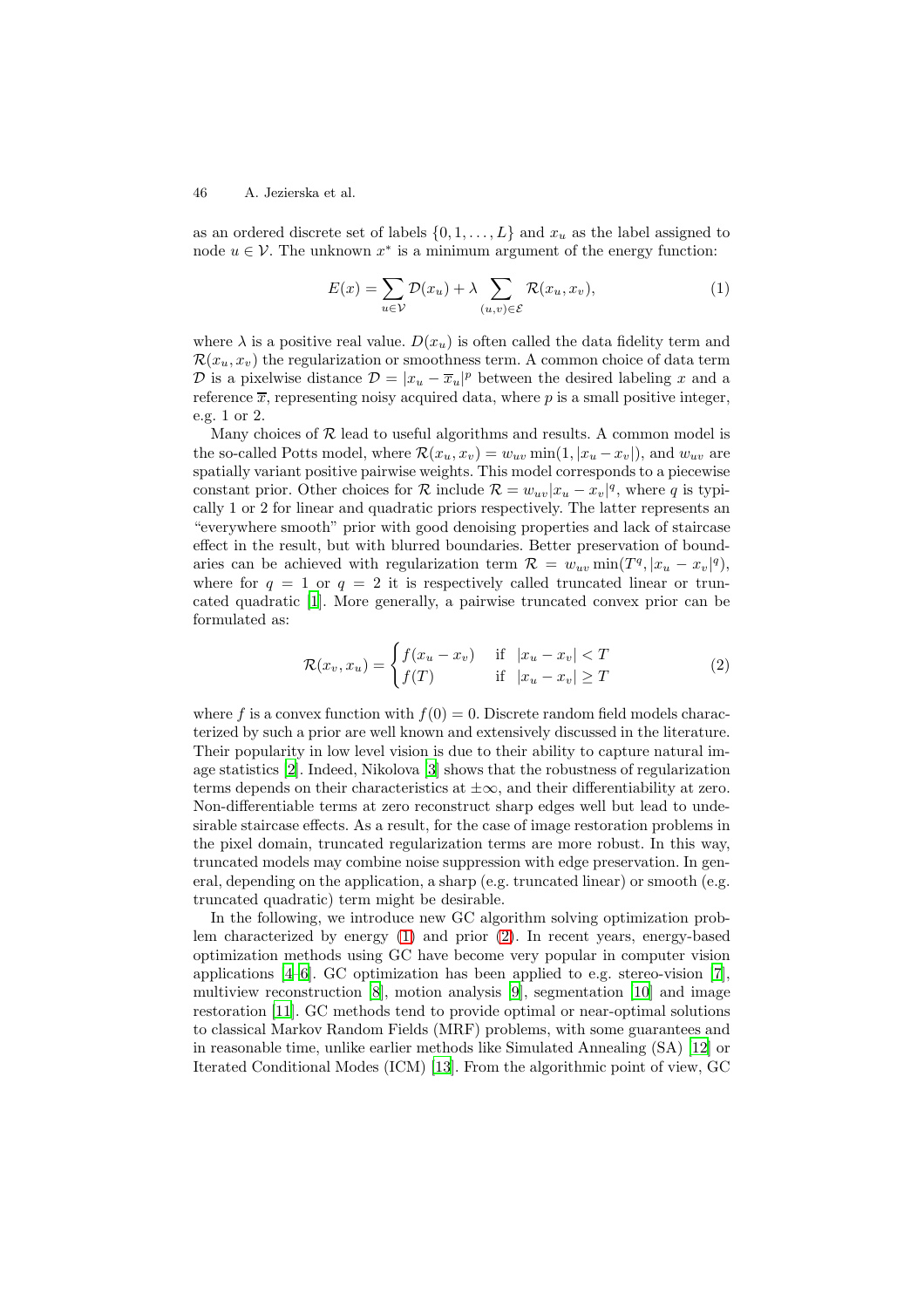problems can be solved exactly when the energy is submodular, which was shown for the binary case (binary  $\mathcal{L}$ ) in [\[14,](#page-12-13) [15\]](#page-12-14) and for multilabel case in [\[16](#page-13-0)]. When energy  $E$  is not submodular, some GC methods can still be used, for instance the *move* algorithms [\[6](#page-12-5), [17](#page-13-1)[–19](#page-13-2)].

GC move algorithms have typically good theoretical guarantees for quality for certain sets of regularization terms containing truncated convex functions considered in this paper. Classical move algorithms include expansion and swap moves [\[6\]](#page-12-5). More recently, improved moves have been proposed e.g. range moves and fusion moves [\[17,](#page-13-1) [18,](#page-13-3) [20](#page-13-4), [19](#page-13-2)]. All are geared towards improving the quality of the solution and the speed of the algorithm. The time complexity of move algorithms usually increases steeply with the number of labels. For example, the worst-case complexity of swap moves is quadratic in the number of labels while range-moves perform even poorer. However, for problems where the number of labels is relatively low, these methods can be fast enough. Hence, move algorithms scale well with connectivity, are flexible with respect to data fidelity terms, but do not scale well with the number of labels.

It is worth noting that when  $R$  is convex, e.g. in the non-truncated linear or quadratic cases, the energy  $E$  of [\(1\)](#page-1-0) may be optimized exactly and efficiently [\[5](#page-12-15), [11](#page-12-10)]. Moreover, Szeliski et al. [\[21](#page-13-5)] have shown that expansion and swap moves work well in practice for the Potts model. Conversely, in the truncated linear or quadratic cases, due to non-convexity and non-differentiability (at the truncation and also at zero for truncated linear regularization term), such optimization problems remain challenging. In the multilabel case, i.e. when the set of labels  $\mathcal L$  is not binary, the minimization problem of [\(1\)](#page-1-0) is NP-hard.

The GC algorithms dedicated for energies with truncated convex priors, e.g [\[17,](#page-13-1) [18](#page-13-3), [22\]](#page-13-6), have been developed to meet this challenge. We discuss them in detail in section [2.](#page-3-0) This group of algorithms can be extended with our *Quantized-Convex Split Moves*. This two-step approach produces results comparable to the current state-of-the-art move based algorithms and yet outperforms them by a large factor in terms of time efficiency, especially when the number of labels is large. As these convex priors and the Potts model can be optimized efficiently with move methods, we split the label set into two parts, a regular quantized one that we optimize using a modified Potts model, and a remainder part, which we optimize using a convex framework. We propose two types of moves, which are complementary, namely the *quantized move* and the *convex move*. Our quantized move is a modified  $\alpha$ -expansion move, adapted to cope with a generalized Potts prior taking zero value for arguments in the range  $(-T, +T)$ . Thus, it tends to efficiently put pixel labels into the right intervals. These approximate results are corrected by the convex move, which performs finer changes with respect to the previously chosen label. A new, more precise label is found within previously chosen interval. The convex move is a GC representation of an efficient Murota's gradient descent algorithm [\[14](#page-12-13), [23](#page-13-7)].

The rest of the paper is organized as follows. The description of our method in the context of mostly related work is given in section [2.](#page-3-0) We present our Quantized and Convex moves in section [3,](#page-4-0) and the Quantized-convex split moves algorithm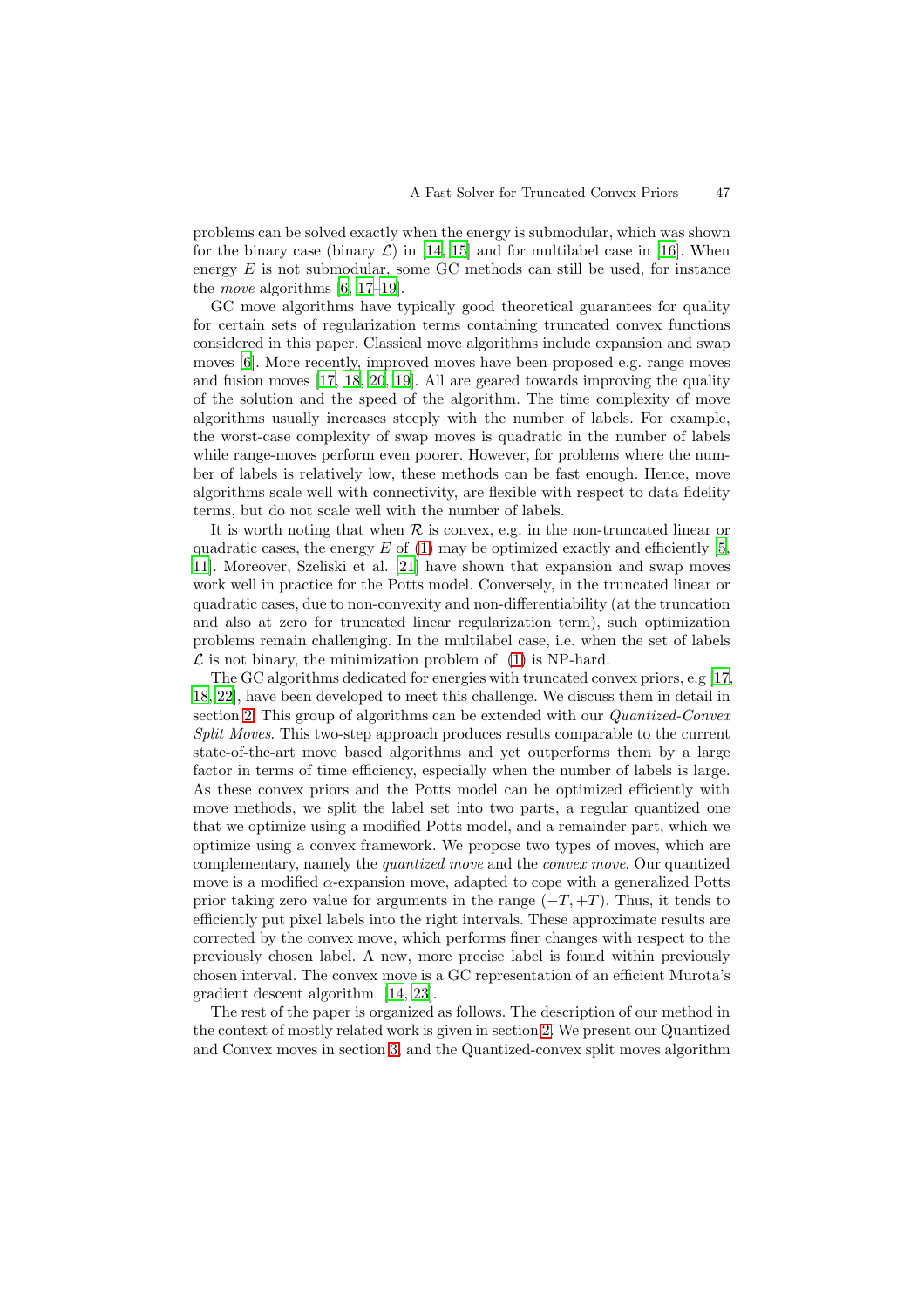in section [4.](#page-7-0) Then we provide experimental comparison of the different energy minimization methods in section [5,](#page-9-0) and conclude with section [6.](#page-11-0)

# <span id="page-3-0"></span>**2 Related Work**

In recent years, many algorithms utilizing truncated regularization terms have been proposed. Apart from GC move algorithms, the sequential tree reweighted message passing (TRW-S) [\[24\]](#page-13-8) has currently the most accurate results and provides a Lagrangian approximation of the dual energy, e.g. estimates the gap between current and globally optimal energies. However, it is relatively slow [\[25](#page-13-9)] and is not well suited to highly-connected graphs [\[26\]](#page-13-10). Belief propagation (BP) [\[27\]](#page-13-11) methods, though fast, are not guaranteed to converge. GC methods were shown to outperform BP in several cases examined in [\[21](#page-13-5)]. Energies with truncated linear priors (truncated  $\ell_1$ ) may be optimized e.g. using  $\alpha$ -expansions [\[6](#page-12-5)] or Gupta and Tardos [\[28](#page-13-12)] algorithm. The latter offers good theoretical properties, but it is not practical.

Veksler proposed in [\[17\]](#page-13-1) to minimize energies with truncated convex priors by splitting the problem into several subproblems that are all convex with respect to the prior. Each subproblem is defined for subsets of pixels  $\hat{u}, \hat{v} \in \mathcal{V}$  with labels  $x_{\hat{u}} \in \mathcal{T}$  such that  $\mathcal{T} \subset \mathcal{L}$  and  $|x_{\hat{u}} - x_{\hat{v}}| \leq T$ . Note that there exist many  $T \subset \mathcal{L}$  satisfying conditions  $|x_{\hat{u}} - x_{\hat{v}}| \leq T$ . Moreover, assuming that labels in  $\mathcal{T} = \{\ldots, t_{i-1}, t_i, t_{i+1}, \ldots\}$  form a convex cone defined as  $t_i + 1 = t_{i+1}$ , one can assign T different  $\mathcal{T} \subset \mathcal{L}$  to each  $x_u$ . According to the theorem presented in [\[17\]](#page-13-1), the original energy with labeling  $\mathcal L$  is minimized with each subenergy having sublabeling  $\mathcal T$ . An algorithm that takes advantage of this property is the *range move*. Range move solves different subproblems for different choices of  $\mathcal T$  iteratively using an Ishikawa-like approach [\[5](#page-12-15)]. In this article, we show that using what we call a *convex move* instead of the Ishikawa approach, it is possible to consider all possible choices of  $T \subset \mathcal{L}$  such that  $d_T = T - 1$ simultaneously, where  $d_{\mathcal{T}} = \max\{|x_{\hat{u}} - x_{\hat{v}}|, \{x_{\hat{u}}, x_{\hat{v}}\} \in \mathcal{T}\}\.$  This allows us to improve the time efficiency of the overall algorithm considerably. Additionally, we propose a *quantized move*, allowing for changes of  $x_u$  between  $\mathcal{T}_1 \subset \mathcal{L}$  and  $\mathcal{T}_2 \subset \mathcal{L}$ such that  $\mathcal{T}_1 \cap \mathcal{T}_2 = \emptyset$ . This further improves the time efficiency of our algorithm upon the range move. The proposed algorithm alternates iteratively between quantized and convex moves. Note that if  $\mathcal{T}_1 \cap \mathcal{T}_2 = \emptyset$ , the energy [\(1\)](#page-1-0) is no longer convex with respect to the prior term. The advantage of the Ishikawa approach is that it guarantees a global minimum even with a non-convex data fidelity term, provided the prior is convex. This is particularly important for stereo-vision. For the convex move introduced in this paper, the energy is guaranteed to decrease but the optimal solution is not secured.

More recent work by Kumar and Torr [\[18\]](#page-13-3) is better grounded theoretically than Veksler's range move. The quality of the solution is guaranteed by bounds on the converged energy for truncated  $\ell_1$  and  $\ell_2$ , which are calculated with on the converged energy for truncated  $\ell_1$  and  $\ell_2$ , which are calculated with respect to  $d_{\mathcal{T}}$ , and equal  $2 + \sqrt{2}$  if  $d_{\mathcal{T}} = 2\sqrt{T}$  and  $O(\sqrt{T})$  if  $d_{\mathcal{T}} = \sqrt{T}$ , for truncated  $\ell_1$  and  $\ell_2$ , respectively. However, according to the results presented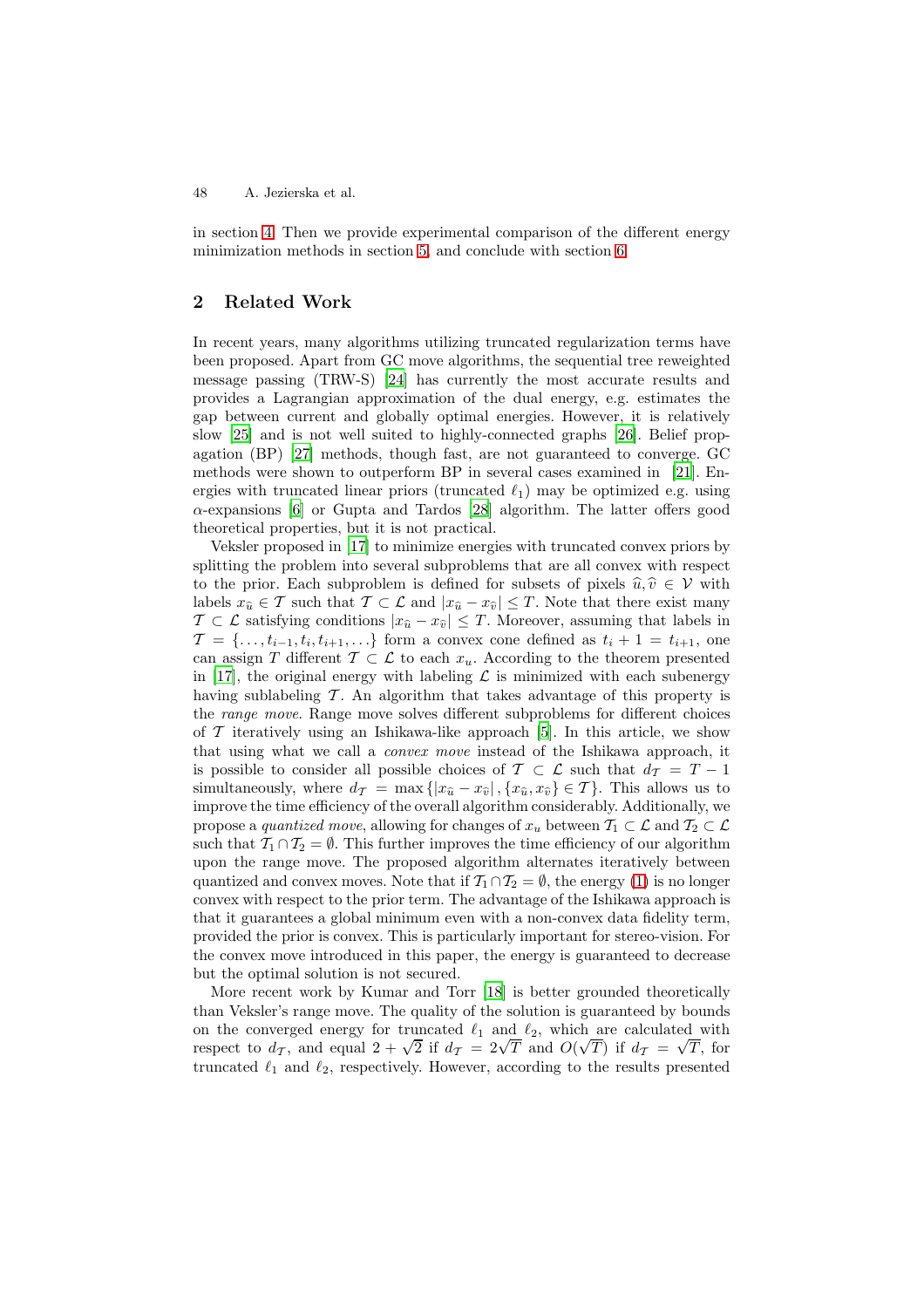in [\[18\]](#page-13-3), the practical performance of both algorithms is similar for truncated  $\ell_2$ prior, although the greatest improvement is achieved for the truncated  $\ell_1$  prior. In terms of time efficiency, range move outperforms the approach proposed by Kumar and Torr, but not significantly. Similarly to the range move, authors use the graph construction proposed by Ishikawa, but they introduce small modifications. Namely, they adopt the Ishikawa approach to deal with non-convex priors at the cost of not representing the energy exactly. (Here we will not analyze our algorithm as a function of  $d_{\mathcal{T}}$ . The convex move in our quantized-convex split moves algorithm is associated with two sets: (1) the set of all possible  $\mathcal{T} \subset \mathcal{L}$ with  $d_{\mathcal{T}} = T - 1$  and (2) the set of all possible  $\mathcal{T} \subset \mathcal{L}$  with  $d_{\mathcal{T}} = T$ .

In [\[22](#page-13-6)], authors proposed a hierarchical approach. The original problem was replaced by a series of r-HST metric labeling subproblems and obtained solutions were combined with  $\alpha$ -expansion algorithm. The previously presented approximation bounds were improved. They are equal to  $O(\ln(L))$  and  $O((\gamma \ln(L))^2)$ ,  $\gamma \geq$ 1 for truncated  $\ell_1$  and  $\ell_2$ , respectively. However, this approach is computationally expensive.

# <span id="page-4-0"></span>**3 Move Algorithms**

Move algorithms have been developed to solve multilabeling problems. According to the definition given in [\[17](#page-13-1)], a move algorithm is an iterative algorithm where  $x_{n+1} \in M(x_n)$  and  $M(x)$  is a "moves" space of x. The local minimum with respect to a set of moves is at x if  $E(x') > E(x)$  for any  $x' \in M(x)$ . Each move algorithm is characterized by its space of "moves"  $M(x)$ .

In this section we describe two moves that we develop. The quantized move is closely related to  $\alpha$ -expansion and convex move to Murota's gradient descent algorithm. In section [4,](#page-7-0) we explain why linking these moves together leads to improvement of efficiency in the context of minimization of energy functions with truncated convex prior.

#### <span id="page-4-2"></span>**3.1 Quantized Move**

The main idea behind the quantized move is to divide the label range into equal subintervals of length  $T$  and, ideally, put pixel labels into the correct intervals, thus reducing the number of categories from the original range  $L$  to  $L/T$ . This greatly accelerates the execution time of the algorithm.

The proposed move algorithm minimizes the energy  $E_p$  with an arbitrary data fidelity term  $\mathcal{D}_p$  and a pairwise term defined as:

<span id="page-4-1"></span>
$$
\mathcal{R}_p(x_v, x_u) = \begin{cases} 0 & \text{if } |x_u - x_v| < T \\ f(T) & \text{if } |x_u - x_v| \ge T, \end{cases} \tag{3}
$$

where  $T$  is a positive integer value. This prior is potentially interesting for other applications, but here we will use it as an intermediate step for minimizing truncated convex priors.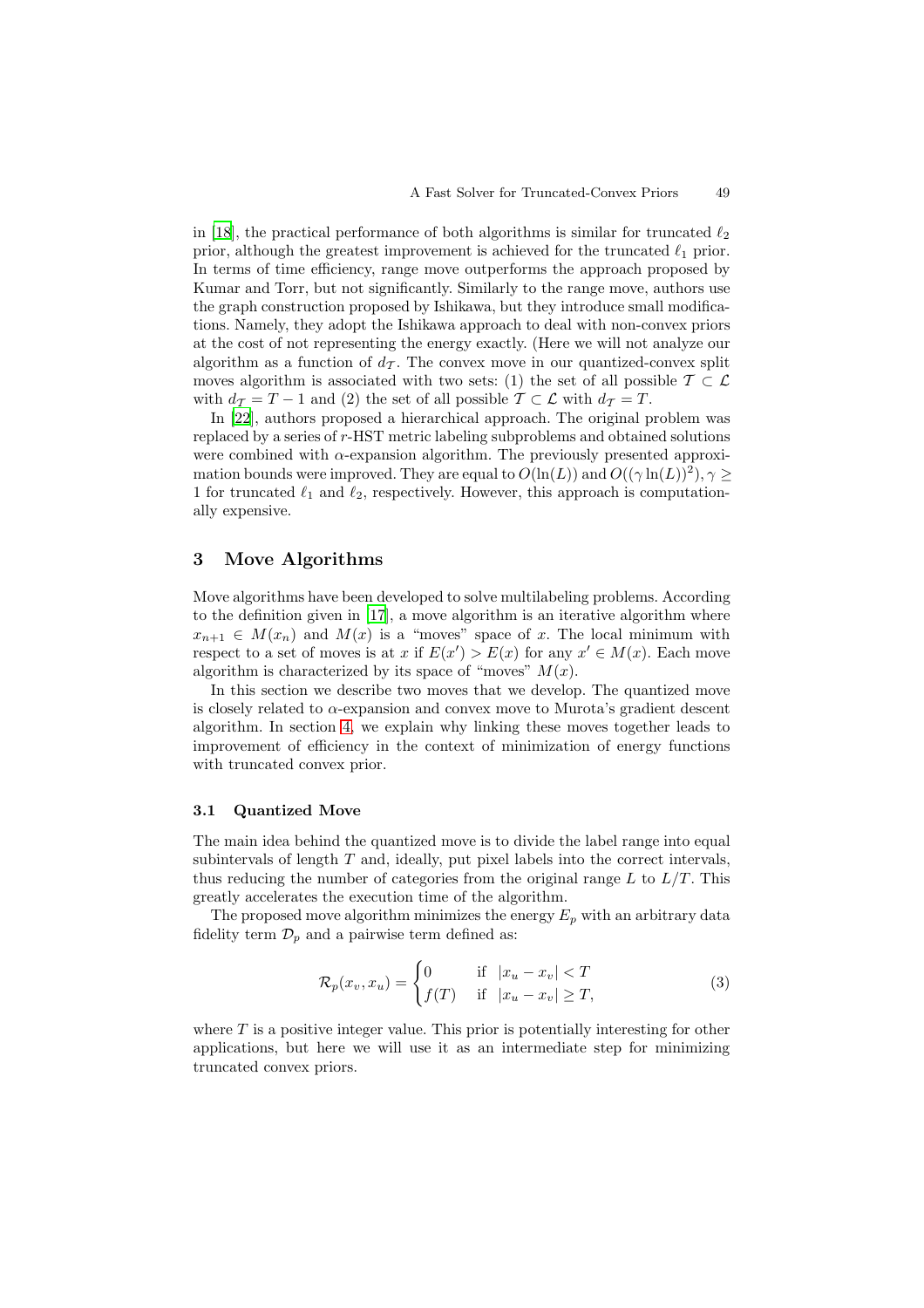A *quantized move* is a new labeling where  $x_u$  is either left as  $x_u$  or moved to a new value according to the following transformation:

$$
\alpha(x_u, k) = \begin{cases} t_1^k & \text{if } x_u \le t_1^k \\ t_T^k & \text{if } x_u \ge t_T^k, \end{cases}
$$
(4)

where k is an integer belonging to a regular quantization of the label set  $\mathcal{L}$ , i.e.;  $k \in \mathcal{K} = \{k_0, k_1, \ldots, k_K\}$  such that  $k_0 = 0, k_i = iT, i \in \mathbb{N}_+, KT \geq L$  and  $(K-1)T < L$ . Recall that L is the maximum label in  $\mathcal{L}$ .  $\mathcal{T}^k = \{t_1^k, \ldots, t_T^k\}$  is an ordered label set, such that  $t_{k+1}^k = t_{k-1}^k$ . The values in  $\mathcal{T}^k$  change from  $k-\frac{T}{2}+1$ to  $k + \frac{T}{2}$  and from  $k - \frac{T}{2} + \frac{1}{2}$  to  $k + \frac{T}{2} - \frac{1}{2}$  for odd and even T, respectively. The  $t_1^k$  and the  $t_T^k$  is a first and last element of set  $T^k$ , respectively. The acceptable moves for a label depending on its current position are illustrated in Fig. [1.](#page-5-0)

(a) (b) (c)

<span id="page-5-0"></span>Fig. 1. (a,b,c) illustrate the label moves when its current value is below, above, and inside the considered interval  $\mathcal{T}^k$  (denoted by square brackets), respectively

The set of quantized moves  $M_Q(x)$  is then defined as the collection of moves for all  $k \in \mathcal{K}$ . Quantized moves act much like expansion moves in the case of a Potts model on a quantized subset of labels. We now prove that quantized moves are graph-representable and can be optimized by GC.

**Proposition 1.** *For the energy in* [\(1\)](#page-1-0) *with a regularization term given by* [\(3\)](#page-4-1)*, the optimal quantized move (i.e. giving the maximum decrease in energy) can be computed with a graph cut.*

Proof: We show that quantized move satisfies all conditions specified in [\[15](#page-12-14)]. Let  $b = \{b_u, \forall u \in \mathcal{V}\}\$ be a binary vector coding a quantized move. Then the move can be described by a transformation function  $\mathcal{B}(x^{(n)},b)$  returning a new labeling  $x^{(n+1)}$ , based on b and  $x^{(n)}$ . Here  $(n)$  is the iteration number. The transformation function  $\mathcal{B}_{q}(x^{(n)}, b)$  for a quantized move is given by:

$$
x_u^{(n+1)} = \mathcal{B}_q(x_u^{(n)}, b_u) = \begin{cases} \alpha(x_u^{(n)}, k) & \text{if } b_u = 1\\ x_u^{(n)} & \text{if } b_u = 0 \end{cases}
$$
(5)

The considered move finds  $b^* = \text{Argmin}_b E(\mathcal{B}_q(x^{(n)}, b))$ , where  $E(\mathcal{B}_q(x^{(n)}, b))$  is a pseudo-boolean energy, defined as  $\sum_{u \in \mathcal{V}} \mathcal{D}(\mathcal{B}_q(x_u^{(n)}, b_u)) +$ 

 $\sum_{(u,v)\in\mathcal{E}}\mathcal{R}(\mathcal{B}_q(x_u^{(n)},b_u),\mathcal{B}_q(x_v^{(n)},b_v)).$  Let us denote the pairwise term of the binary quantized move energy by  $B(b_u, b_v)$ , omitting  $x^{(n)}$  from the notation for simplification. Then: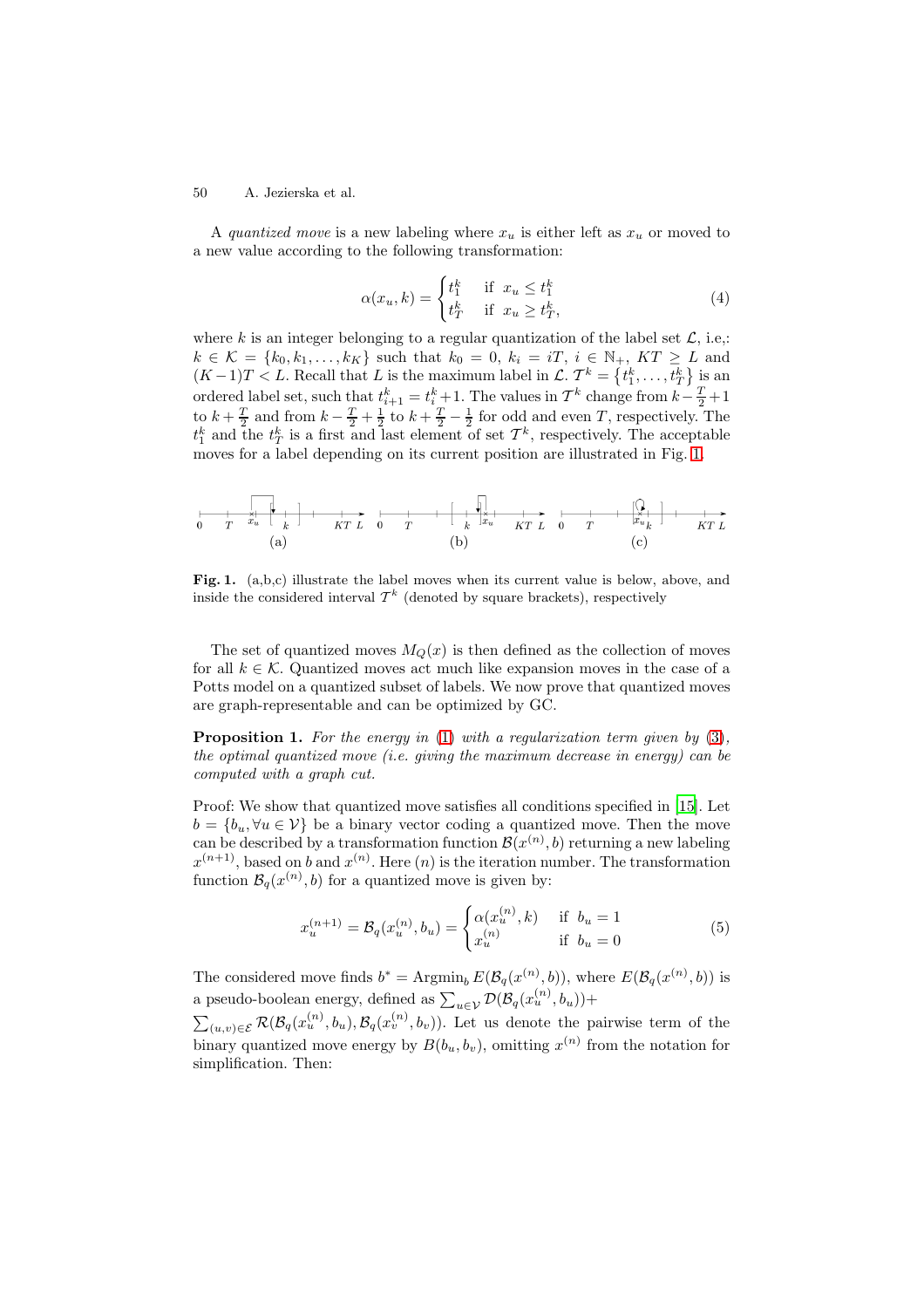$$
B(b_u, b_v) = \begin{cases} \mathcal{R}_p(x_u^{(n)}, x_v^{(n)}) & \text{if } b_u = 0, b_v = 0\\ \mathcal{R}_p(x_u^{(n)}, \alpha(x_v^{(n)}, k)) & \text{if } b_u = 0, b_v = 1\\ \mathcal{R}_p(\alpha(x_u^{(n)}, k), x_v^{(n)}) & \text{if } b_u = 1, b_v = 0\\ \mathcal{R}_p(\alpha(x_u^{(n)}, k), \alpha(x_v^{(n)}, k)) & \text{if } b_u = 1, b_v = 1. \end{cases}
$$
(6)

The pairwise term B needs to be submodular, i.e.:  $B(0,0) + B(1,1) \leq B(1,0) +$  $B(0, 1)$ . Since for all n and k we have that  $\mathcal{R}_p(\alpha(x_u^{(n)}, k), \alpha(x_v^{(n)}, k)) = 0$ , the submodularity inequality takes the form:

$$
\mathcal{R}_p(x_u^{(n)}, \alpha(x_v^{(n)}, k)) + \mathcal{R}_p(\alpha(x_u^{(n)}, k), x_v^{(n)}) \ge \mathcal{R}_p(x_u^{(n)}, x_v^{(n)}),
$$
(7)

or equivalently:

$$
B(0,1) + B(1,0) \ge B(0,0). \tag{8}
$$

The only case when  $B(0,0)$  is not 0 is when neighbors  $x_u$  and  $x_v$  are at least T apart, i.e.  $|x_u - x_v| \geq T$ , in which case we have  $B(0,0) = f(T)$ . However, in this case either  $B(0, 1)$  or  $B(1, 0)$  or both are equal to  $f(T)$ , so the inequality is verified.

The problem of minimizing energy  $E(\mathcal{B}_q(x^{(n)}, b))$  can be solved globally with respect to b using discrete maxflow-mincut methods [\[29](#page-13-13)]. Note that when  $T = 1$ our quantized move reduces to the  $\alpha$ -expansion move.

#### **3.2 Convex Moves**

In the previous section, we showed how to assign the pixel values into the correct intervals, and now we propose a convex algorithm to optimize these values within these intervals. To achieve this, we view the steepest descent algorithm of Murota [\[14](#page-12-13), [23](#page-13-7)] as a special case of GC move. The primal and a primal-dual algorithms proposed in [\[30\]](#page-13-14) are also related to Murota's approach. Their convergence properties in the case of  $L^{\natural}$ -convex functions have been proved. However, the case of non-convex data fidelity was not examined. This limitation can be viewed as disadvantage compared to Ishikawa approach [\[5\]](#page-12-15), which guaranties a global minimum even for non-convex data fidelity. In contrast, both primal and primal-dual algorithms are more memory and time efficient than the non-iterative Ishikawa's method. The convex move is conceptually similar to the jump move [\[1](#page-12-1)]. However, the jump move processes pixels with odd and even values differently. As a consequence, Potts functions can be represented on jump-move graphs, whereas convex functions generally cannot.

As in the previous case (section [3.1\)](#page-4-2), a convex move is described by a binary vector b and the transformation function  $\mathcal{B}_c(x^{(n)}, b)$  defined as:

$$
x_u^{(n+1)} = \mathcal{B}_c(x_u^{(n)}, b_u) = \begin{cases} x_u^{(n)} + s & \text{if } b_u = 1\\ x_u^{(n)} & \text{if } b_u = 0, \end{cases}
$$
 (9)

where  $s \in \mathcal{S}$  and  $\mathcal{S}$  is a set of discrete values from  $\mathbb{Z}$ . The convex move space  $M_C(x)$  is then defined as the collection of convex moves for all  $s \in \mathcal{S}$ . We call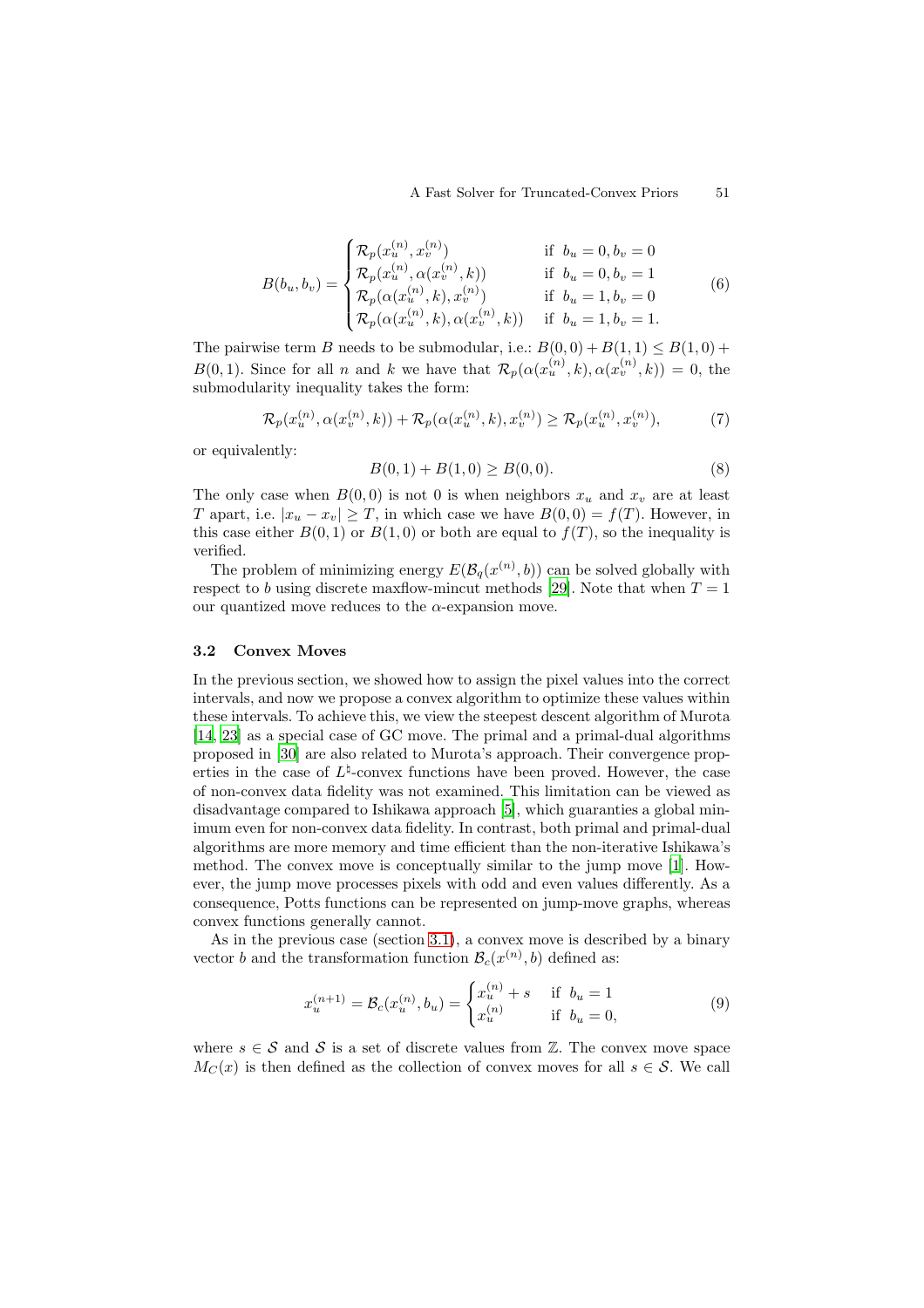the algorithm finding  $b^* = \text{Argmin}_b E(\mathcal{B}_c(x^{(n)}, b))$  the *convex move algorithm*. The pseudo-boolean prior term representation is given by:

<span id="page-7-1"></span>
$$
\mathcal{R}(\mathcal{B}_c(x_u^{(n)}, b_u), \mathcal{B}_c(x_v^{(n)}, b_v)) = \begin{cases} \mathcal{R}_c(x_u^{(n)}, x_v^{(n)}) & \text{if } b_u = 0, b_v = 0\\ \mathcal{R}_c(x_u^{(n)}, x_v^{(n)} + s) & \text{if } b_u = 0, b_v = 1\\ \mathcal{R}_c(x_u^{(n)} + s, x_v^{(n)}) & \text{if } b_u = 1, b_v = 0\\ \mathcal{R}_c(x_u^{(n)} + s, x_v^{(n)} + s) & \text{if } b_u = 1, b_v = 1\\ \end{cases}
$$
\n(10)

[\(10\)](#page-7-1) is submodular as  $\mathcal{R}_c(x_u, x_v)$  is a  $L^{\natural}$ -convex function (since f is convex, its submodularity inequality  $f(|x_u + s - x_v|) + f(|x_u - x_v - s|) \geq 2f(|x_u - x_v|)$  is always satisfied). The optimal convex move can be found with Murota's gradient descent algorithm [\[23\]](#page-13-7). It is worth noting that GC formulation does not impose any requirements on data fidelity term thus guaranteeing that the energy decreases. Hence, in this case the energy [\(1\)](#page-1-0) is minimized but the optimal solution of multilabel problem is not secured.

# <span id="page-7-0"></span>**4 Truncated Convex Prior Algorithm**

In this section, we present an effective method combining both moves introduced in section [3](#page-4-0) for minimizing energies with truncated convex prior functionals [\(2\)](#page-1-1).

The convex move submodularity inequality is a function of  $(x_u, x_v)$  s.t.  $u, v \in$ N and  $s \in \mathcal{S}$ . The choice of S influences the number of pairs of neighboring pixels  $u \in V$  which satisfies the convex move submodularity inequality. We examine the case where  $S = \{-1, +1\}$  and  $f(x_u, x_v)$  is defined as in [\(2\)](#page-1-1). To specify the sets of pixels the convex move applies to, we define  $\mathbb{T}_i$  for  $0 \leq i \leq L$  to be the collection of all subsets  $S_i^{\mathcal{V}}$  of  $\mathcal{V}$  such that  $\forall \hat{u}, \hat{v} \in S_i^{\mathcal{V}}, |\hat{u} - \hat{v}| \leq i$ . We note that all  $x_u$  belong to at least one  $S_i^{\mathcal{V}}$  irrespective of *i*, and so the entire image is covered by  $\mathbb{T}_i$ . A convex move characterized by  $S = \{-1, +1\}$  is a function which maps  $\mathbb{T}_{T-1}$  onto  $\mathbb{T}_T$ , guaranteeing that the energy defined as [\(2\)](#page-1-1) decreases with each move. This comes from the fact that the energy for the  $T_{T-1}$  is represented exactly using our convex graph and as s is equal to either 1 or  $-1$ , the solution belongs to  $\mathbb{T}_T$ .

Following [\[15\]](#page-12-14), we define the edge capacities of graph  $\mathcal{G}(\mathcal{V}, \mathcal{E})$ . The cost  $c(u, v)$ between  $(u, v) \in \mathcal{N}$  is set to  $f(|x_u + s - x_v|) + f(|x_u - x_v - s|) - 2f(|x_u - x_v|)$ if  $|x_u - x_v| < T$  and 0 otherwise. Because of the many such null connections, the final MRF is sparser which improves the time efficiency of the algorithm. The energy is guaranteed to go down, but the resulting labeling and corresponding energy are not as good as obtained by other minimizers. To improve our results, we combine this convex move with our proposed quantized move.

An arbitrary new labeling set by the quantized move part is not guaranteed to improve the energy with respect to the truncated convex prior energy (only a Potts-like energy is guaranteed to be minimized). However, we can easily impose this extra condition: the new labeling is accepted only if the proposed energy is better with respect to truncated convex prior energy, and rejected otherwise,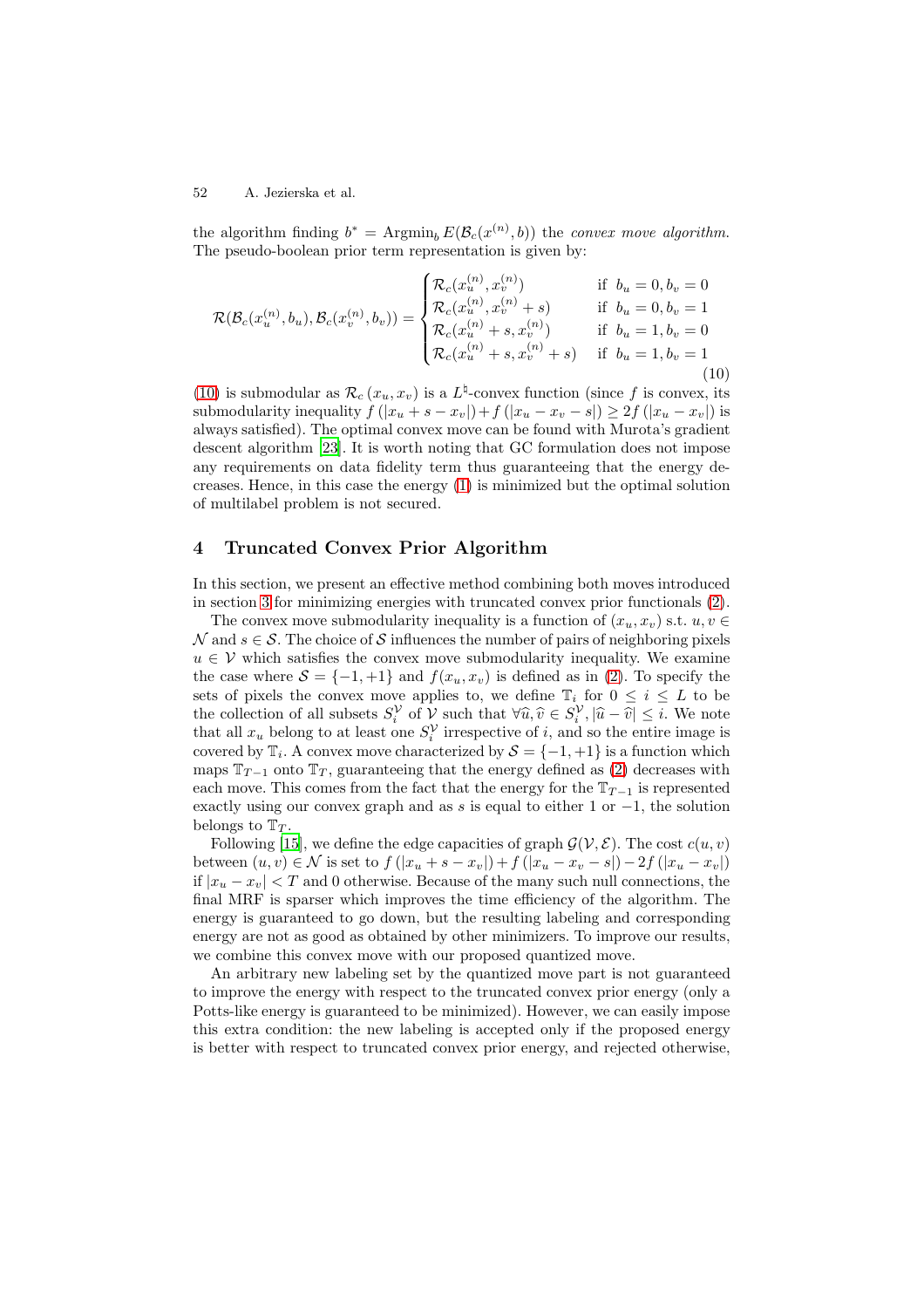which yields the desired effect. Since quantized move regularizes distant outliers, it is a powerful complement method for convex moves, for which  $S = \{-1, +1\}$ regularizes close outliers. Now, we present our two-step algorithm alternating convex and quantized move. Here,  $Q(x, k)$  denotes the quantized move of image x and interval k. We also denote the convex move by  $C(x, s)$ , where s is the considered step and  $x$  the input image. Note that the loops indexed by  $n$  and  $m$ are repeated until convergence.

<span id="page-8-0"></span>**Algorithm 1.** *(Quantized-convex split moves algorithm) Fix*  $x^{(0)}$ ,  $S = \{-1, 1\}$ 

*For*  $j = 0, 1, ...$  $x^{(0)} = x^{(j)}$  $\boxed{\text{For } n = 0, 1, \ldots}$ ⎢ ⎢ ⎢ ⎢ ⎢ ⎢ ⎢ ⎢ ⎢ ⎢ ⎢ ⎢ ĵ | Assign to  $\overline{\mathcal{K}}$  a set of randomly ordered elements from  $\mathcal K$  $\blacksquare$  $\overline{\phantom{a}}$ *For*  $i = 0, 1, ..., K$  $\vert$ *Set*  $k_i$  *to be the i-th element of*  $\overline{\mathcal{K}}$  $x = Q(x^{(n)}, k_i)$ *if*  $(E(x) \le E(x^{(n)}))$  *then*  $x^{(n+1)} = x$  $x^{(0)} = x^{(n)}$ *For*  $m = 0, 1...$ ⎢ ⎢ ⎢ ⎢ ⎢ ⎣ *Assign to* S *a set of randomly ordered elements from* S *For*  $i = 0, 1$ *Set*  $s_i$  *to be the i-th element of*  $\overline{S}$  $x^{(m+1)} = C(x^{(m)}, s_i)$  $x^{(\bar{j}+1)} = x^{(m)}$ 

We now have our main result:

**Proposition 2.** *Algorithm [1](#page-8-0) iteratively decreases the energy* [\(1\)](#page-1-0)*, with* R *defined as a truncated convex function.*

Proof: This result comes straightforwardly from the previous discussion, where it was shown that all steps reduce the energy  $E(x)$ .

As this algorithm combines quantized and convex moves, it is important to understand what happens at the boundary between them. A difficulty is that neighboring pairs  $u, v \in \mathcal{N}$  with labels  $|x_u - x_v| = T$  cannot be represented exactly on the convex graph. This comes from the fact that the convex move cannot map  $\mathbb{T}_T$  to  $\mathbb{T}_{T-1}$ . We cope with this problem in a similar way as in [\[31\]](#page-13-15), where α-expansions were shown to be able to minimize energies involving a truncated prior, as long as the number of pairs  $x_u, x_v$  not satisfying the submodularity inequality is relatively small. This is the reason why we limited the convex moves to  $S = \{-1, +1\}$ . We represent truncated priors on convex move graph in a similar spirit.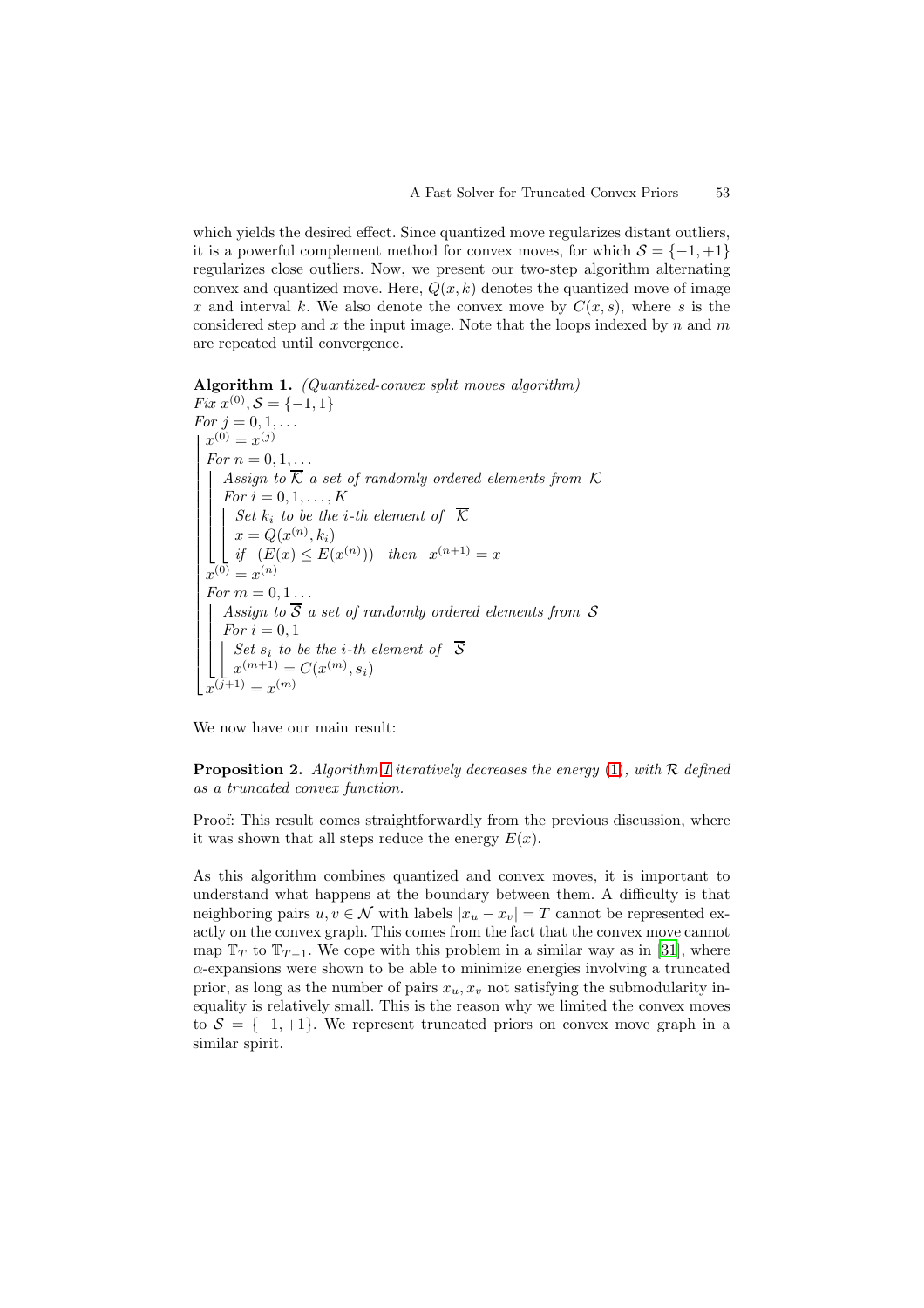### <span id="page-9-0"></span>**5 Results**

We implemented our proposed algorithm in the framework of the Middlebury MRF vision code (<http://vision.middlebury.edu/MRF/code/>), based on [\[21\]](#page-13-5), so we could compare our approach with the following methods: ICM [\[13\]](#page-12-12),  $\alpha$ expansion and swap moves [\[32](#page-13-16), [6](#page-12-5)], MaxProdBP, BP-S (using software provided by Marshall Tappen [\[33\]](#page-13-17)), and TRW-S [\[25,](#page-13-9) [24\]](#page-13-8). We also endeavoured to compare it with the range move, but range move did not work for our test because the value of T was too large. The tests were performed single-threaded on an Intel Xeon 2.5GHz with 32GB of RAM running RedHat Enterprise Linux 5.5. All algorithms were run either until full convergence for GC algorithms, ICM, and ours, or until the first oscillation for the other algorithms.

We evaluated our proposed algorithm only in the context of image restoration for different prior functions, namely truncated  $\ell_2$  and truncated  $\ell_1$ - $\ell_2$ , defined as  $\sqrt{\epsilon + x^2}$ . In each case, we also examined the influence of parameter T. The grey scale images ( $L = 255$ ) of size  $512 \times 512$  (for  $\ell_2$ ) and  $256 \times 256$  (for  $\ell_1$ - $\ell_2$ ) were corrupted with additive zero mean Gaussian noise with standard deviation 25.3 corresponding to initial SNR values 13.75 dB, 15.09 dB, and 14.26 dB for images "gold rec", "elaine", and "barbara", respectively. Consequently, all experiments were performed with an  $\ell_2$  data fidelity term, which is most appropriate for this noise distribution. All the algorithms were initialized with an empty zero image. The algorithm accuracy is evaluated in terms of absolute error defined as err =  $(E(x^*) - E(x_{TRW-S_i})/E(x_{TRW-S_i})$ , where  $E(x_{TRW-S_i})$  is the lower bound value reported by TRW-S and  $E(x^*)$  is an energy corresponding to the solution obtained by the algorithm. The restoration quality is evaluated in terms of SNR. The mean time, the energy, SNR, and the error presented in Table [1](#page-11-1) and Table [2](#page-11-2) are computed from 3 different realizations of the noise added to 3 considered images. The performance of our algorithm is also illustrated by energy vs. time plots (Fig. [2\)](#page-9-1).



<span id="page-9-1"></span>**Fig. 2.** Energy versus log time characteristics of convergence for algorithm comparison: ICM (solid line with crosses), BP-S (solid line with diamonds), BP (dashed line), TRW-S (dotted line),  $\alpha\beta$  swap (dash-dot line),  $\alpha$ -exp (solid line with squares), ours (solid line). (a,b) illustrates the case of  $\ell_2$  and  $\ell_1-\ell_2$  prior, respectively.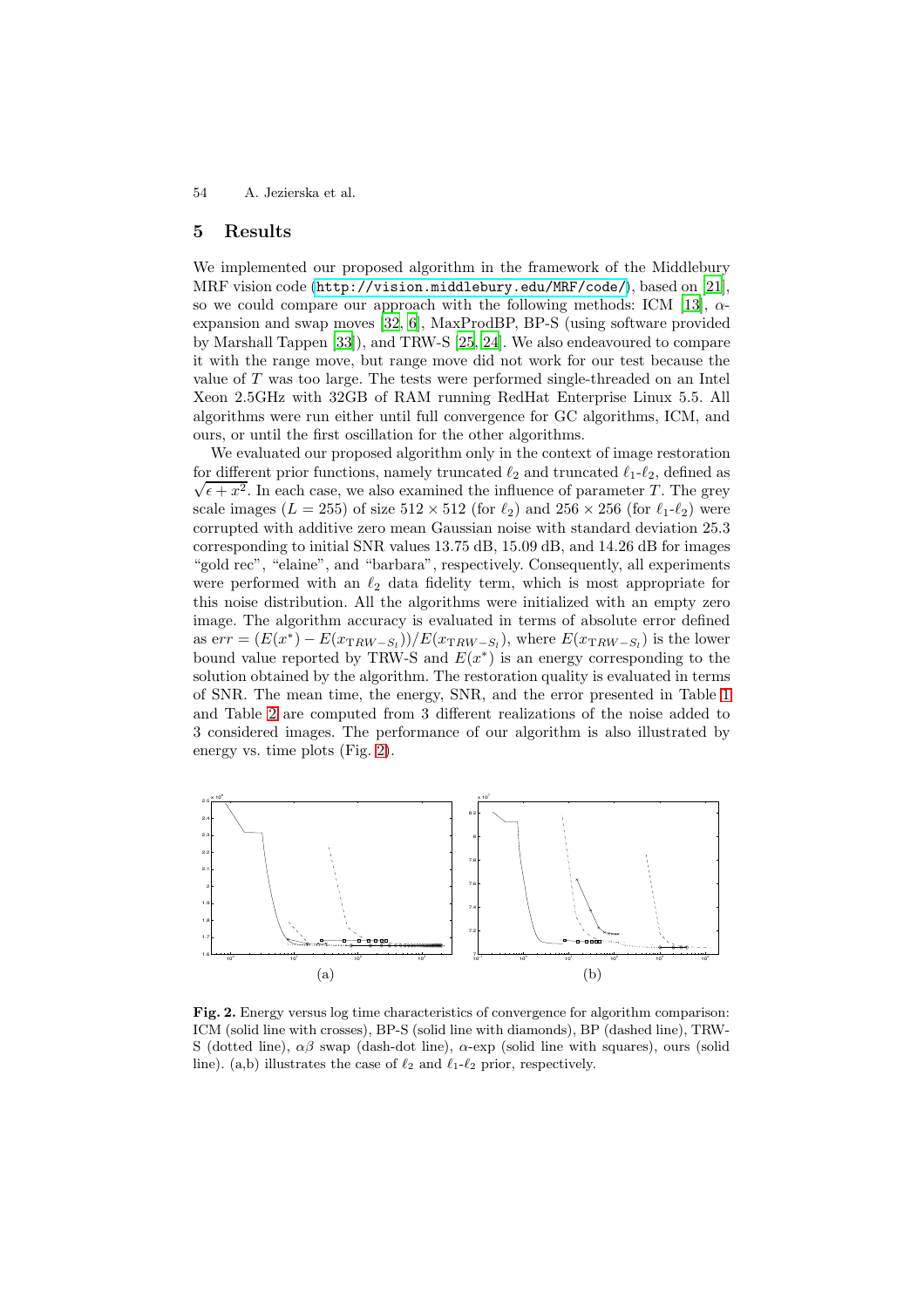

<span id="page-10-0"></span>**Fig. 3.** The image restoration results for truncated  $\ell_1 - \ell_2$  prior with threshold  $T = 50$ ,  $\ell_2$  data fidelity term, and  $\lambda = 2$ 

In Table [2,](#page-11-2) our *quantized-convex split moves* algorithm outperforms all other GC based algorithms in terms of minimum energy and time efficiency for truncated  $\ell_2$  prior. However, the best final energy is obtained by the BP (contrary to what was found in [\[21\]](#page-13-5)) and TRW-S algorithms, the latter converging faster than the former. One can observe in Fig. [2](#page-9-1) (a) that in the case of truncated  $\ell_2$ , TRW-S offers a speed/energy compromise comparable with our *quantized-convex split moves* algorithm when it is stopped early, for instance after two iterations. However, for truncated  $\ell_1-\ell_2$  prior, our algorithm is significantly faster (Fig. [2](#page-9-1) (b)), while still achieving energies comparable with other algorithms (Table [2\)](#page-11-2).

The quality of the results is also verified by inspecting the mean SNR value, which is not further improved by other algorithms in comparison to ours. Indeed, our algorithm appears to perform better at removing isolated noisy pixels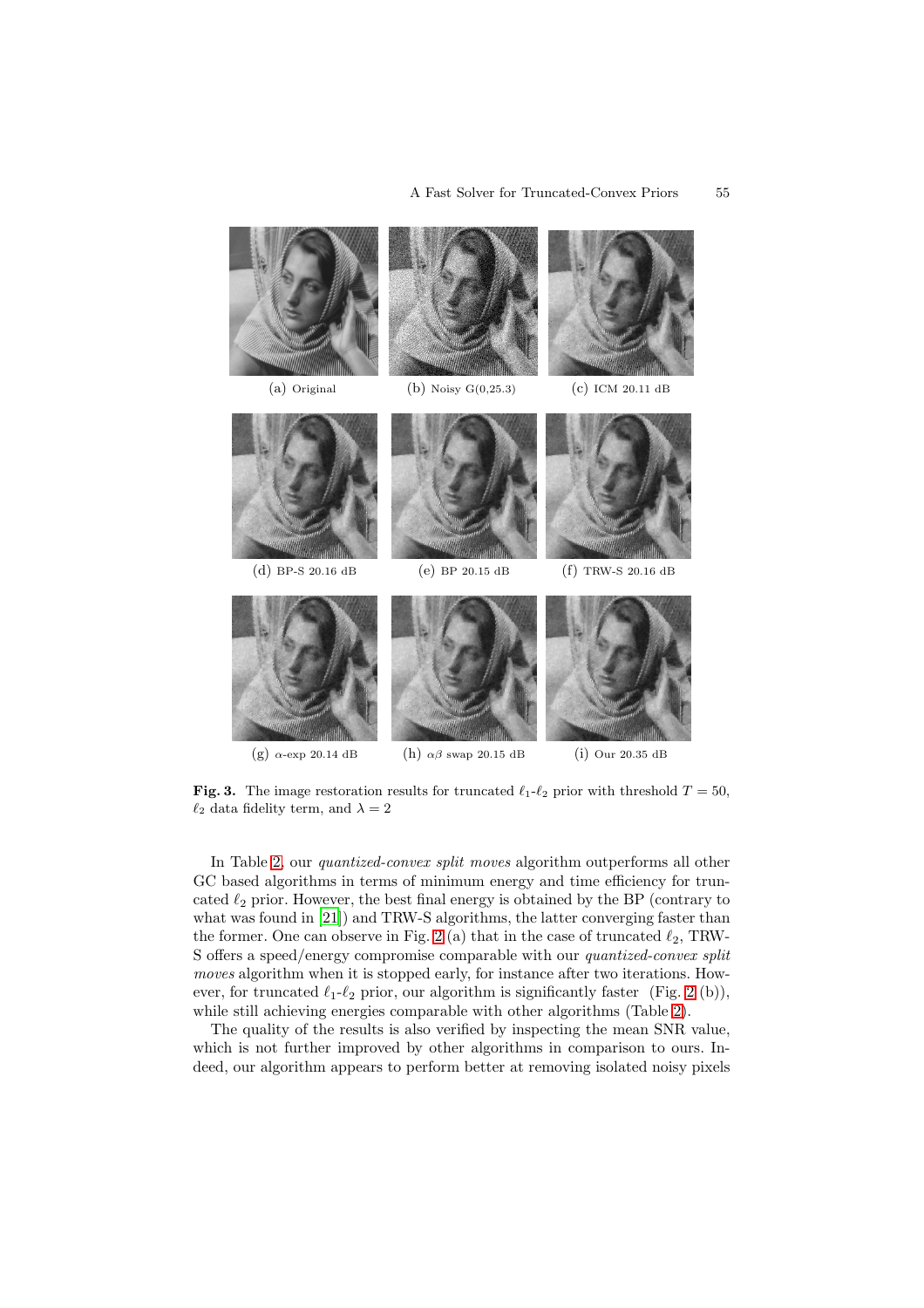<span id="page-11-1"></span>**Table 1.** Truncated  $\ell_2$  prior results on  $512 \times 512$  images. The SNR is given in dB, and the time in seconds. Best results are in bold. TRW-S and BP were stopped after 15 iterations (after this, the energy did not improve significantly).

|                    | $T=25$ , $\lambda=2$ |                                                                                                                                                            |     | $T=35, \lambda=2$ |     |        | $T = 50, \lambda = 1$ |     |            |
|--------------------|----------------------|------------------------------------------------------------------------------------------------------------------------------------------------------------|-----|-------------------|-----|--------|-----------------------|-----|------------|
|                    | time                 | err                                                                                                                                                        | SNR | time              | err | SNR II | time                  | err | <b>SNR</b> |
| ICM                |                      | $39.8\,3.02\times10^{-2}\,20.11\,$ $39.06\,1.71\times10^{-2}\,21.70\,$ $25.4\,5.25\times10^{-3}\,21.53$                                                    |     |                   |     |        |                       |     |            |
| $BP-S$             |                      | $1807.8$ $\mid$ 8.29 $\times$ 10 <sup>-4</sup> 20.82 $\mid$ 1658.7 5.10 $\times$ 10 <sup>-4</sup> 21.74 $\mid$ 1641.8 7.21 $\times$ 10 <sup>-5</sup> 21.52 |     |                   |     |        |                       |     |            |
| BP                 |                      | $153.0 1.05 \times 10^{-3} 20.80 $ $154.5 7.21 \times 10^{-4} 21.76 $ $153.3 1.17 \times 10^{-4} 21.52 $                                                   |     |                   |     |        |                       |     |            |
| TRW-S              |                      | $154.9$ $1.36 \times 10^{-3}$ $20.85$ $154.6$ $7.55 \times 10^{-4}$ $21.72$ $172.2$ $8.53 \times 10^{-3}$ $21.54$                                          |     |                   |     |        |                       |     |            |
| $\alpha$ -exp      |                      | $307.6$ $1.98 \times 10^{-2}$ $20.53$ $\parallel$ $294.6$ $2.01 \times 10^{-2}$ $21.61$ $\parallel$ $240.3$ $1.98 \times 10^{-2}$ $21.28$                  |     |                   |     |        |                       |     |            |
| $\alpha\beta$ swap |                      | $360.1$ $2.57 \times 10^{-2}$ $20.33$ $362.3$ $1.48 \times 10^{-2}$ $21.75$ $359.5$ $4.26 \times 10^{-3}$ $21.53$                                          |     |                   |     |        |                       |     |            |
|                    |                      | Proposed 27.1 1.57 $\times$ 10 <sup>-2</sup> 21.53 28.6 6.30 $\times$ 10 <sup>-3</sup> 21.71 29.2 3.28 $\times$ 10 <sup>-3</sup> 21.51                     |     |                   |     |        |                       |     |            |

compared with other algorithms (see Fig. [3\(](#page-10-0)i)). Since our *Quantized-convex split moves* algorithm leads to very good results (Fig[.3\)](#page-10-0), is fast and less memory expensive than other algorithms, it appears to be well suited for image restoration application.

<span id="page-11-2"></span>**Table 2.** Truncated  $\ell_1$ - $\ell_2$  prior results with  $\epsilon = 10$  on 256  $\times$  256 images. The SNR is given in dB, and the time in seconds. Best results are in bold.

|                    | $T = 35, \lambda = 55$ |                                                                                                                                                       |     | $T = 50, \lambda = 45$ |                                                           |            | $T=60, \lambda=30$ |                                             |            |
|--------------------|------------------------|-------------------------------------------------------------------------------------------------------------------------------------------------------|-----|------------------------|-----------------------------------------------------------|------------|--------------------|---------------------------------------------|------------|
|                    | time                   | err                                                                                                                                                   | SNR | time                   | err                                                       | <b>SNR</b> | time               | err                                         | <b>SNR</b> |
| ICM                |                        | $104.4$ $2.69 \times 10^{-2}$ 19.51                                                                                                                   |     |                        | $84.4 \, 8.67 \times 10^{-3} \, 20.57$                    |            |                    | $46.8$ $2.39 \times 10^{-3}$ 20.88          |            |
| $BP-S$             |                        | $4871.9$ 7.28 $\times$ 10 <sup>-4</sup>   20.08    5069.9   1.34 $\times$ 10 <sup>-4</sup>   20.68    3866.7   1.42 $\times$ 10 <sup>-5</sup>   20.97 |     |                        |                                                           |            |                    |                                             |            |
| BP                 |                        | $13950.0$ 9.40 $\times$ 10 <sup>-4</sup> 20.12 16048.7 2.10 $\times$ 10 <sup>-4</sup> 20.69 14902.3 4.31 $\times$ 10 <sup>-5</sup> 20.97              |     |                        |                                                           |            |                    |                                             |            |
| TRW-S              |                        | $2508.9$  2.54 \times 10 <sup>-4</sup>  20.06  2259.0.4 4.30 \times 10 <sup>-5</sup>  20.66  2852.2 5.08 \times 10 <sup>-6</sup>  20.97               |     |                        |                                                           |            |                    |                                             |            |
| $\alpha$ -exp      |                        | 61.8 $7.96 \times 10^{-3}$ 20.10 $\vert$ 50.3 $7.36 \times 10^{-3}$ 20.72                                                                             |     |                        |                                                           |            |                    | $50.9$ 7.37 $\times$ 10 <sup>-3</sup> 20.80 |            |
| $\alpha\beta$ swap |                        | $200.4$ 1.12 $\times$ 10 <sup>-2</sup> 19.94                                                                                                          |     |                        | $178.9 \,   \, 4.31 \times 10^{-3} \,   \, 20.63 \,   \,$ |            |                    | $112.7$ $1.19 \times 10^{-3}$ 20.95         |            |
| Proposed           |                        | 9.4 $1.16 \times 10^{-2}$ 20.37                                                                                                                       |     |                        | 9.3 $4.00 \times 10^{-3}$ 20.86                           |            |                    | 7.9 $1.51 \times 10^{-3}$ 21.19             |            |

## <span id="page-11-0"></span>**6 Conclusion and Future Work**

In this paper, we have presented a novel move-based algorithm to solve GC problems with truncated convex priors in the context of image denoising. Our move is split in two parts, a first Potts-like move that denoises a quantized version of the image, and a second move that processes the result of the first move according to a fully convex prior. We have shown that combining these moves corresponds to denoising with a truncated convex prior. For a convex prior truncated at threshold  $T$  and for an image with  $L$  labels, the Potts-like denoising operates on  $L/T$  labels and the convex part on T labels only. This results in two optimizations over a much reduced set of labels for most useful values of  $T$ , and therefore it translates into large savings in computing time. Because only submodular moves are effected, the algorithm is guaranteed to converge in finite time. The result of these moves appears better in terms of energy than all moves, and depending on the problems, our algorithm is at least 5 times and up to several orders of magnitude faster than current state-of-theart algorithms. We believe this constitutes an interesting compromise between efficiency and precision.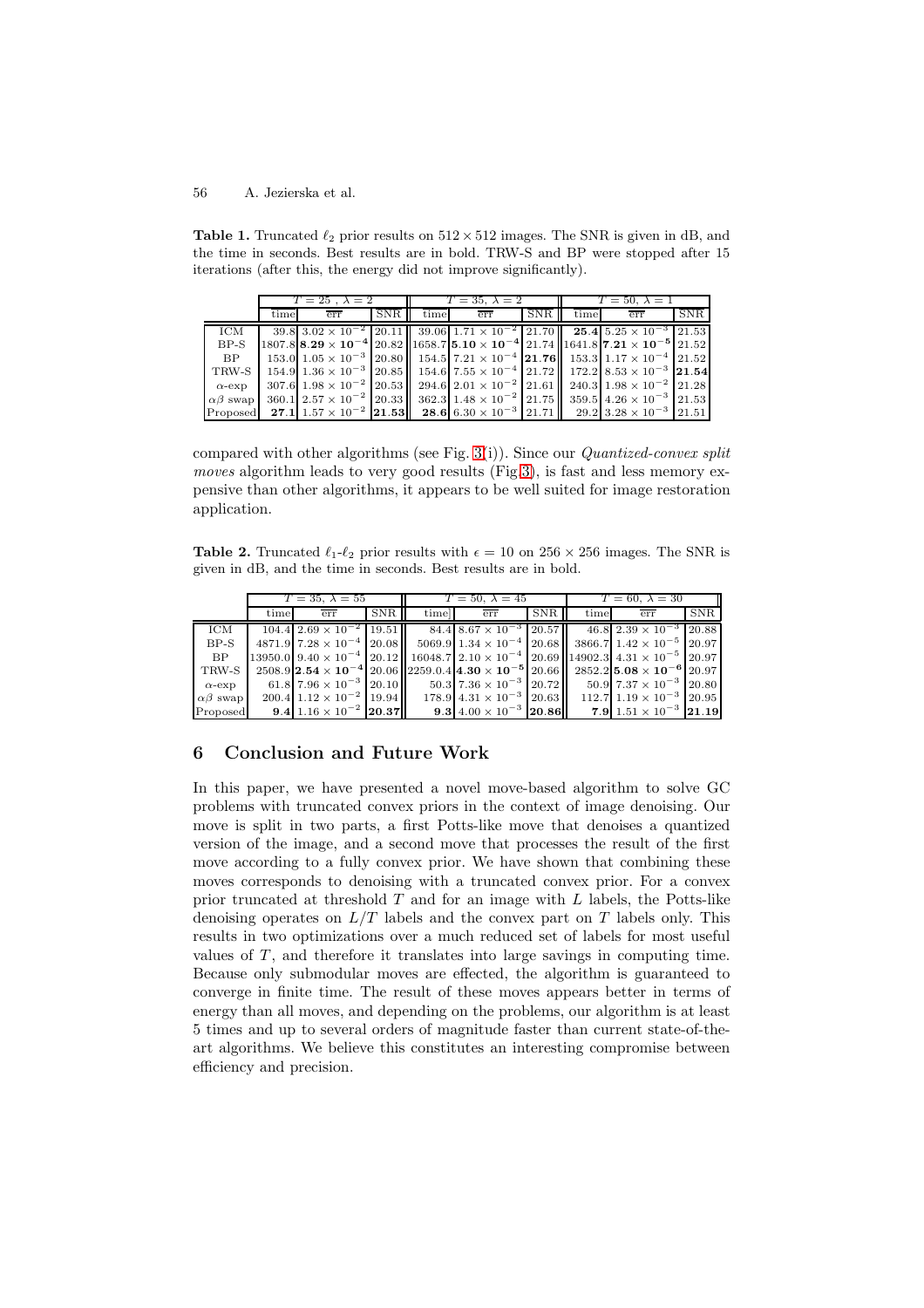Since we use barely modified versions of Potts optimization and discrete convex optimization methods, future progress in this area will also translate into improvements for the proposed method. In particular, future work will include analyzing primal-dual methods for convex optimization. Precision can also be improved by using more sophisticated Potts-like moves. We will also explore the behaviour of our algorithm with non-convex data terms and consider other applications, such as stereo-vision.

#### <span id="page-12-0"></span>**References**

- <span id="page-12-1"></span>1. Veksler, O.: Efficient graph-based energy minimization methods in computer vision. PhD thesis, Cornell University, Ithaca, NY, USA (1999)
- <span id="page-12-2"></span>2. Huang, J., Mumford, D.: Statistics of natural images and models. In: IEEE Computer Society Conference on Computer Vision, Computer Vision and Pattern Recognition, Fort Collins, CO, USA (1999)
- <span id="page-12-3"></span>3. Nikolova, M.: Minimizers of cost-functions involving non-smooth data-fidelity terms. Application to the processing of outliers. SIAM J. on Numerical Analysis 40, 965–994 (2002)
- <span id="page-12-4"></span>4. Boykov, Y., Veksler, O., Zabih, R.: Markov random fields with efficient approximations. In: CVPR, pp. 648–655 (1998)
- <span id="page-12-15"></span>5. Ishikawa, H.: Exact optimization for Markov random fields with convex priors. IEEE Transaction on Pattern Analysis and Machine Intelligence 25, 1333–1336 (2003)
- <span id="page-12-5"></span>6. Boykov, Y., Veksler, O., Zabih, R.: Fast approximate energy minimization via graph cuts. IEEE Transaction on Pattern Analysis and Machine Intelligence 23, 1222–1239 (2001)
- <span id="page-12-6"></span>7. Woodford, O.J., Torr, P.H.S., Reid, I.D., Fitzgibbon, A.W.: Global stereo reconstruction under second order smoothness priors. In: IEEE Conference on Computer Vision and Pattern Recognition (2008)
- <span id="page-12-7"></span>8. Sinha, S.N., Mordohai, P., Pollefeys, M.: Multi-view stereo via graph cuts on the dual of an adaptive tetrahedral mesh. In: IEEE 11th International Conference on Computer Vision, ICCV 2007, Rio de Janeiro, pp. 1–8 (2007)
- <span id="page-12-8"></span>9. Xiao, J., Shah, M.: Motion layer extraction in the presence of occlusion using graph cuts. IEEE Transactions on Pattern Analysis and Machine Intelligence 27, 1644–1659 (2007)
- <span id="page-12-9"></span>10. Boykov, Y., Jolly, M.P.: Interactive graph cuts for optimal boundary & region segmentation of objects in n-d images. In: Proceedings of the Eighth IEEE International Conference on Computer Vision, ICCV 2001, Vancouver, BC, Canada, pp. 105–112 (2001)
- <span id="page-12-10"></span>11. Darbon, J., Sigelle, M.: Image restoration with discrete constrained total variation part ii: Levelable functions, convex priors and non-convex cases. JMIV 26, 277–291 (2006)
- <span id="page-12-11"></span>12. Geman, S., Geman, D.: Stochastic relaxation, gibbs distributions, and the bayesian restoration of images. TPAMI 6, 721–741 (1984)
- <span id="page-12-12"></span>13. Besag, J.: On the statistical analysis of dirty pictures. Journal of the Royal Statistical Society. Series B (Methodological) 48, 259–302 (1986)
- <span id="page-12-13"></span>14. Murota, K.: Algorithms in discrete convex analysis (2000)
- <span id="page-12-14"></span>15. Kolmogorov, V., Zabih, R.: What energy functions can be minimized via graph cuts? IEEE Transaction on Pattern Analysis and Machine Intelligence 26, 147–159 (2004)